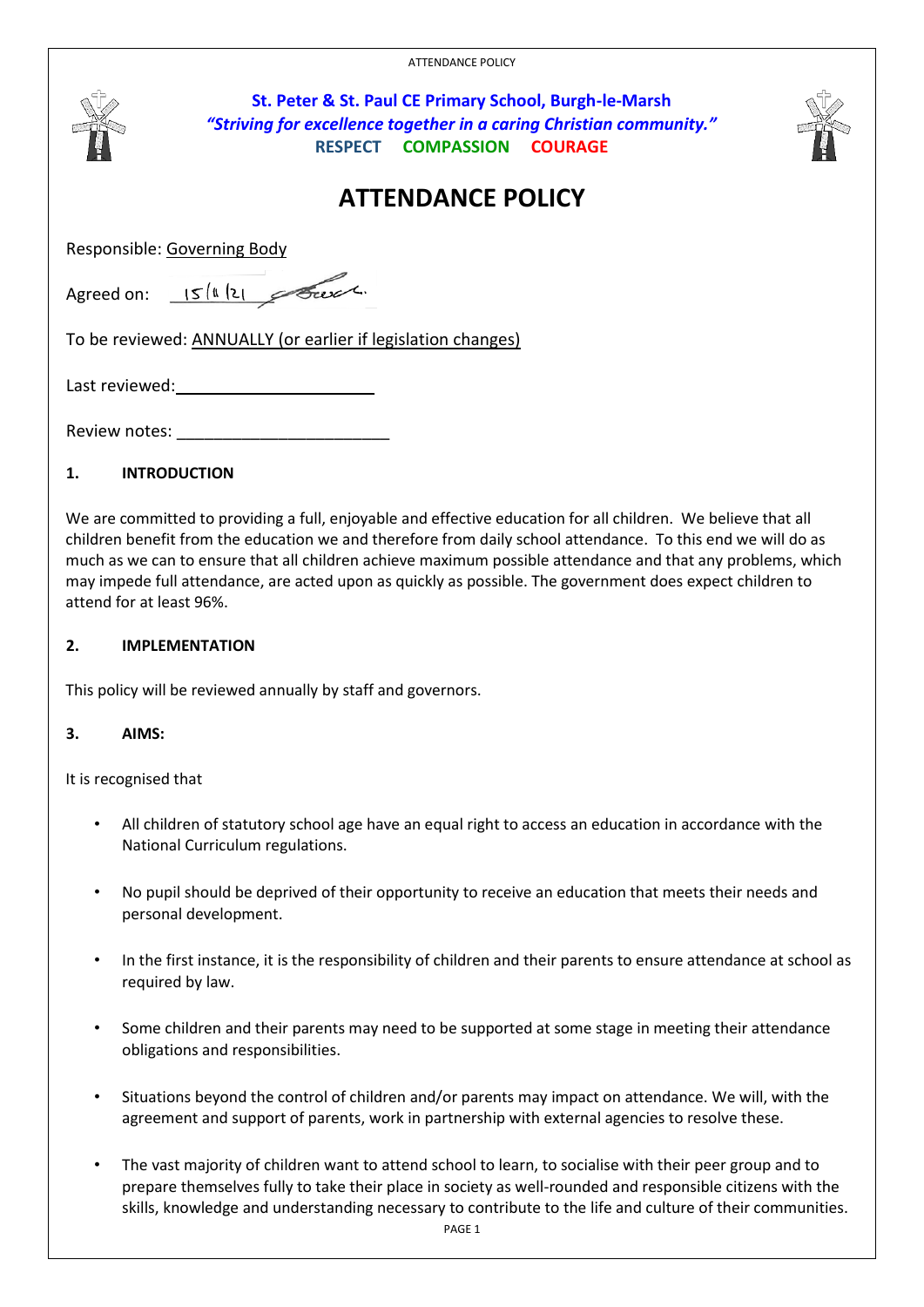#### **4. EXPECTATIONS:**

#### **CHILDREN ARE EXPECTED TO BE IN SCHOOL AND READY TO START LEARNING BY 8:45AM.**

Gates are opened at 8:30am to allow time to get everyone into school. Registers are taken at 8:50am and are officially closed by the office at 9am. Children are classed as late (L) if not in class when registers are taken and will be given an unauthorised mark (U) if they arrive after registers close. Registers are also taken at 1:15pm. The school day finishes at 3:15pm and children are released to parents as soon as possible after this.

#### **We expect the following from all our children:**

- That they attend school daily.
- That they will arrive on time and be appropriately prepared for the day.
- That they will tell a member of staff about any problem or reason that may prevent them from attending school.

.

#### **We expect the following from parents:**

- To ensure their children attend school daily and punctually.
- To ensure that they contact the school as soon as is reasonably practical whenever their child is unable to attend.
- To ensure that their children arrive in school well prepared for the school day and to check that they have done their home learning.
- To contact the school in confidence whenever any problem occurs that may affect their child's performance in school.

#### **Parents and children can expect the following from school:**

- Regular, efficient and accurate recording of attendance.
- Early contact with parents when a pupil fails to attend school without providing good reason.
- Immediate and confidential action on any problem notified to us.
- Recognition and reward for good attendance.
- A quality education

# **5. TERM TIME "LEAVE OF ABSENCE"**

In line with the D.F.E. 2013 Attendance Regulations "headteachers may not grant any leave of absence during term time unless there are exceptional circumstances." Therefore a request for leave of absence for the purpose of a holiday will not be granted unless deemed to be exceptional circumstances. All unauthorised absence,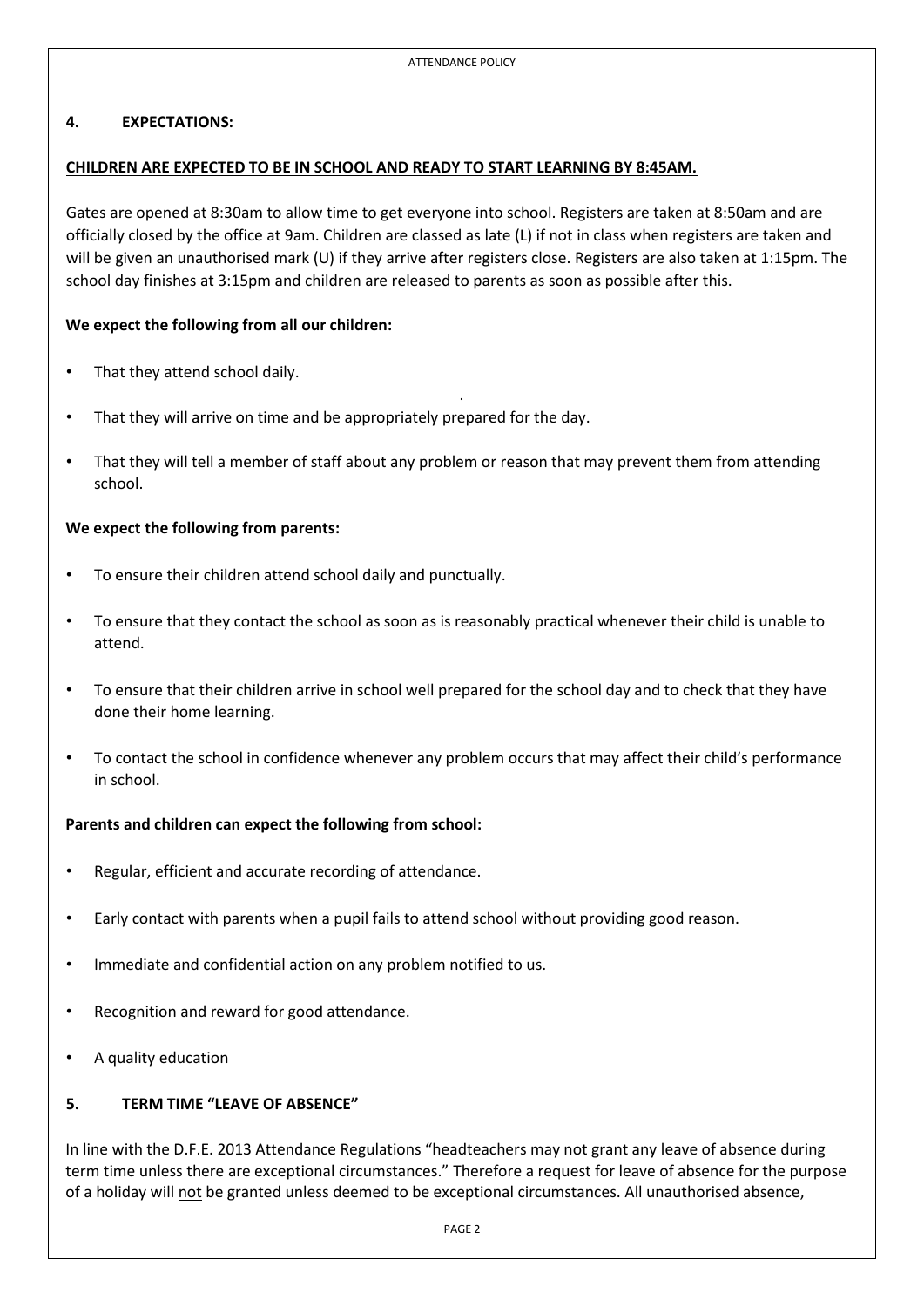#### ATTENDANCE POLICY

including unauthorised holidays, may be reviewed by our Education Welfare Officer and can result in a Fixed Penalty Notice being issued by the Local Authority in respect of this.

If a parent feels they have **exceptional circumstances** as a reason for absence, they must write or request a meeting with the head teacher who will seek advice from the Educational Welfare Officer, Governing Board and/or the Department for Education. Where practically possible, this should be at least two weeks before the requested leave of absence.

Consideration will be given in the case of:

- Bereavement/critical illness of immediate family member
- Parents with agricultural/seasonal work commitments
- Family events/celebrations
- One-off educational/cultural opportunities
- Children with Education, Health, Care Plans
- Children with Medical, well-being Plans

In exceptional circumstances up to two weeks can be authorised. The child's current unauthorised absence record will be taken into account. Absence is not authorised during critical assessment weeks (e.g. Y6 SATs week). The decision of the headteacher is final.

# **6. ENCOURAGING ATTENDANCE THROUGH GOOD PRACTICE AND REWARDS**

#### **Attendance can be encouraged in the following ways:**

- Accurate completion of the registers at the beginning of each session.
- Automatic updates given to parents via the ParentHub app.
- Attendance checks each 'small' term (T1-T6).
- Awards for good attendance every 'big' term (Autumn, Spring, Summer)
- A 'Gold' Award, using the Lincolnshire County Council's Certificate, for 100% attendance achieved throughout the year. (Attendance is 100% if there has been no absence).
- Identifying and supporting children who have attendance problems in advance of the transition between KS2 and KS3. This should include the sharing of relevant information with the destination school.
- Establishing a mechanism for working with those parents who are concerned that their children may be experiencing difficulty in attending school.

# **6. RESPONDING TO NON-ATTENDANCE AND LATENESS:**

# **When a pupil does not attend or is persistently late, the school will respond effectively.**

If a note, email or telephone call is not received from parents, the parents will be contacted on the first day of absence by telephone.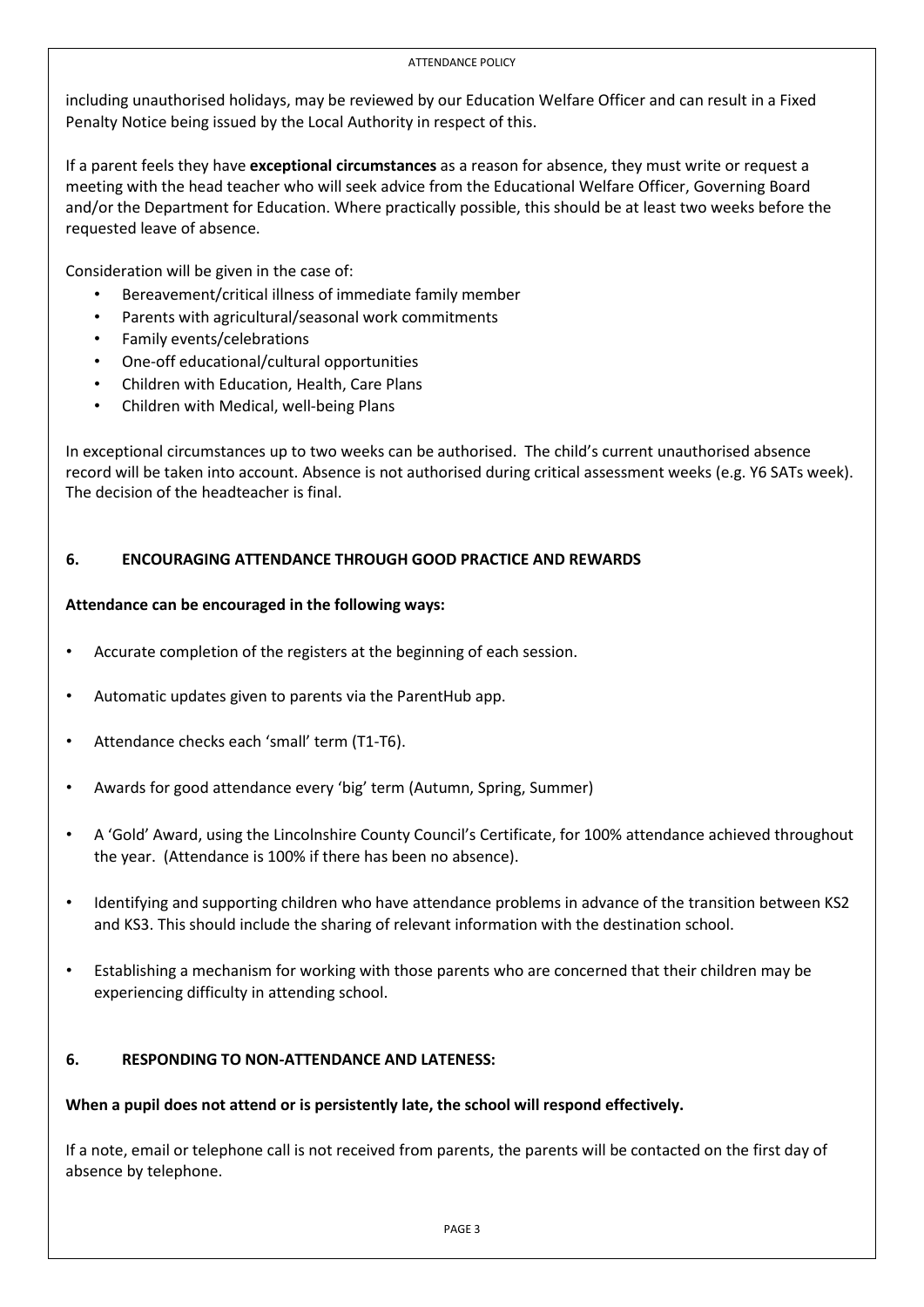The headteacher will be informed of any absence which:

- Is 90% or below (persitent absence)
- Shows regular patterns e.g. repeated absence on the same day(s) of each week or random days every week
- Is unexplained (unauthorised)

The headteacher will report to Governors on a regular basis and discuss issues such as the above which may be causing concern. Attendance letters will be sent to families when a child's attendance is hitting 90% or lower and Attendance Panel meetings may be held to discuss concerns.

# **7. CHILDREN MISSING EDUCATION**

The Schools will follow the Lincolnshire County Council policy regarding Children Missing Education, a copy of which is available on request from the schools or Lincolnshire County Council.

# **Definition of a child missing education:**

"Any child of compulsory school age (5-16) who is not on a school roll, nor being educated otherwise (e.g. at home, privately, or in alternative provision) and who has been out of any education provision for a substantial period of time (practice nationally is four weeks or more)"

# **Definition of Children at Risk of Missing Education**

Children and young people with poor school attendance are often the most vulnerable and are more likely to become children missing from education.

The Authority recognises that the duty to identify children not receiving education does not apply in relation to children who are registered at school who are not attending regularly. The Authority's CME strategy does however, include the reinforcement of duties that already exist for schools and therefore supports the monitoring of children at risk of missing education in the future.

The monitoring of children at risk of missing education is carried out in partnership with schools where attendance of individual children gives cause for concern with the aim of reducing the risk in the future.

For the purpose of this document (agreed locally) a Child at Risk of Missing Education is defined as:

Any child of compulsory school age (5-16) who is on roll of a school but has less than 50% attendance in a school term Any child of compulsory school age (5-16) who is subject to a modified/reduced timetable for more than one school term

# **8. LIAISING WITH EXTERNAL AGENCIES**

Research has shown that schools in partnership with the full range of support services have a greater impact on school attendance than when they act alone or when the support services are uncoordinated or disjointed.

Poor school attendance may be a symptom of a wide range of circumstances. Many of these circumstances will demand expert support beyond the remit of the school or the EWO. It is therefore vital that strong partnerships are established with all agencies that work with children and young people.

**Other Agencies** to be used where appropriate in individual cases.

• Educational Behavioural and Support Services.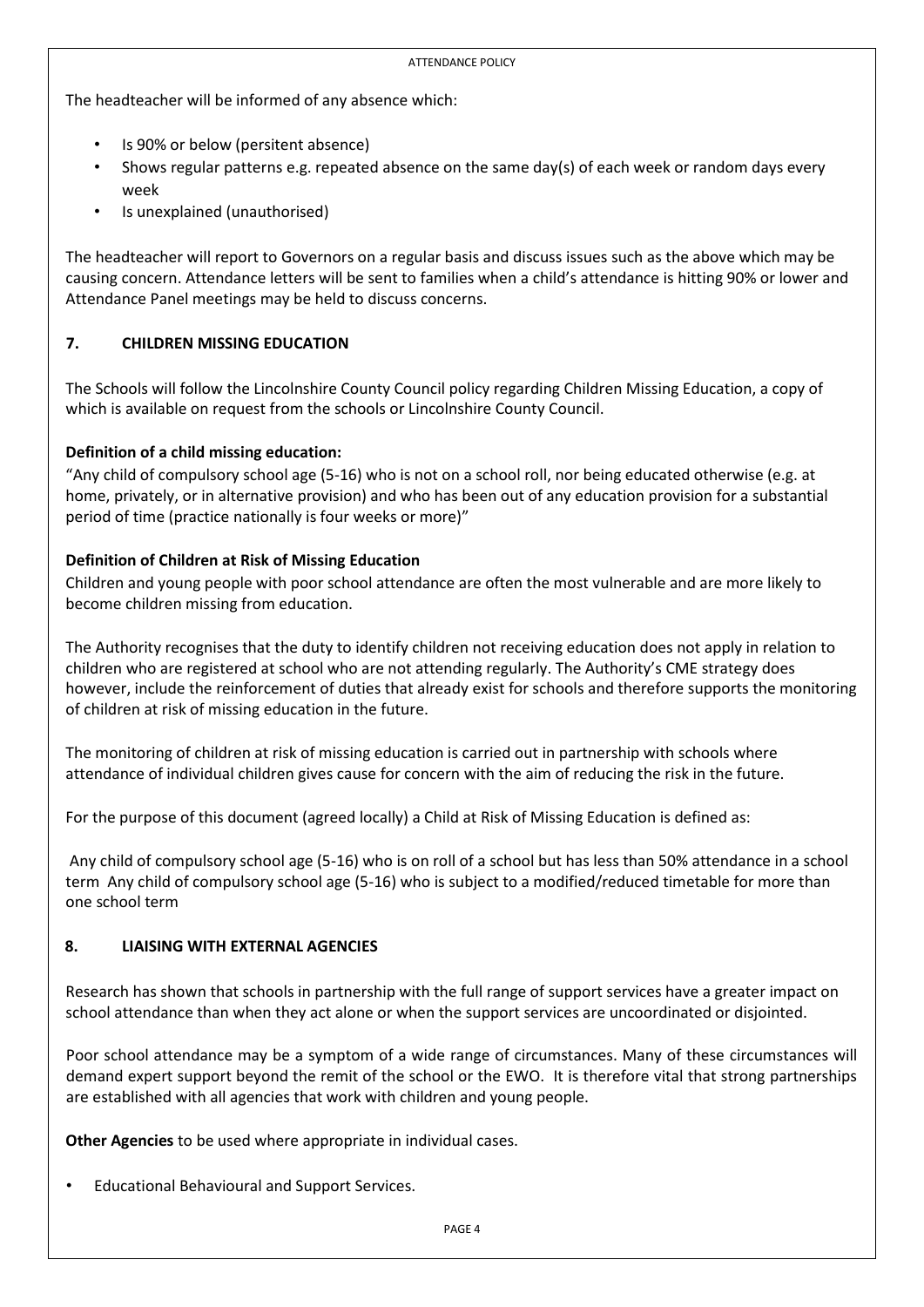- Educational Psychologists.
- Pastoral Support Adviser
- Special Educational Needs Service.
- Healthy Minds team
- CAMHs
- Social Services.
- Early Help
- Connexions
- Youth Service.
- Local police

#### **Data Protection Act**

The Data Protection Act places obligations on all agencies that process, store and share information on any individual. It is important to have full regard for the requirements of the Act. Each school has a Data Protection Notification which details the circumstances under which data is managed. Nothing in the legislation prevents a school sharing information with the police or social services where it is believed that a child or young person under the age of 18 is at risk of harm or is in need of safeguarding.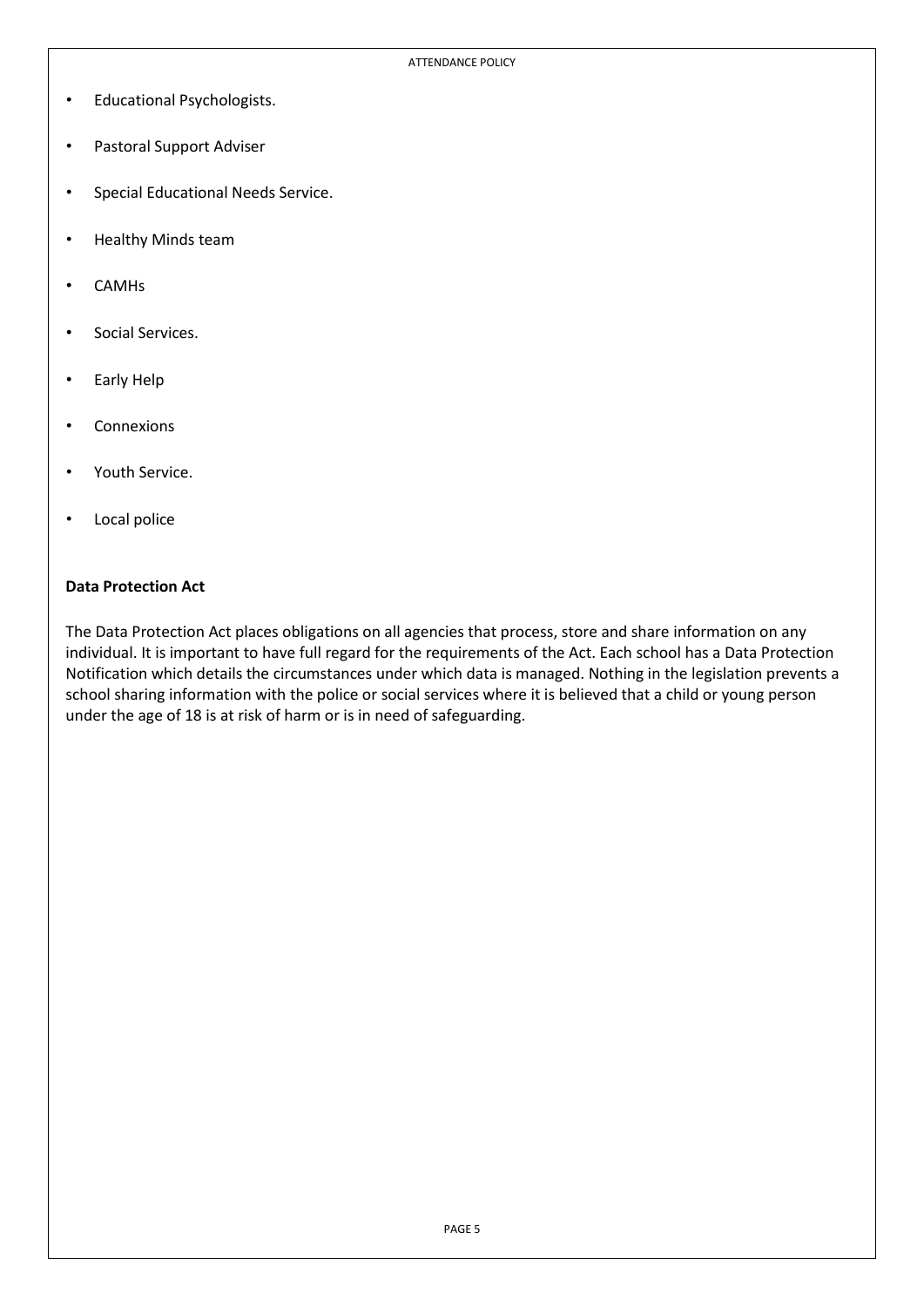#### **REQUESTS FOR ABSENCE**

Back in 2013, the Education (Pupil Registration) Regulations 2006 were amended. These amendments remove references to 'holiday' from school and extended leave of absence as well as the statutory threshold of ten school days. (i.e. the previous arrangement whereby schools could grant up to 10 days authorised holiday/absence).

As a result, parents and carers should be aware that since 2013, requests for leave of absence will not be granted for the purpose of a holiday **unless deemed to be exceptional circumstances.**

If you wish to seek approval for any request of absence for your child(ren) from School, then you must apply in writing to the Headteacher, at least four weeks in advance of the requested for absence. Any exceptional circumstances must be clearly set out in the written request to the Headteacher who will consider each case upon its merits.

If you then choose to take your child out of school during term time and it is **not**  deemed to be exceptional circumstances and/or has not been approved by the School, then this will be coded as an unauthorised absence and a Fixed Penalty Notice may be issued for the period of absence. Failure to pay the Fixed Penalty may result in further legal action being taken against you.

A Fixed Penalty Notice is a strategy used by schools to address the unacceptable levels of attendance of children at their school under the following legislation:

- **Section 7 of the Education Act 1996 places upon parents a duty to ensure that their child receives efficient full-time education either by regular attendance at school or otherwise**
- **Where a child is a registered pupil at a school and the parent fails to ensure that child's regular attendance at school the parent is liable to be prosecuted for a criminal offence under Section 444 of the Education Act**
- **In cases where this duty is not being fulfilled Section 444B of the same Act empowers the Local Authority to issue a Fixed Penalty of either £60.00 or £120.00.**

Please note: A Fixed Penalty Notice can also be issued if your child is seen in a public place within the first 5 days of an exclusion from their school.

 **Section 103 of the Education and Inspections Act 2006 makes it a duty for parents in relation to pupils subject to a fixed period or permanent exclusion to ensure that their child is not present in a public place during school hours, without reasonable justification, during the first five days of any such exclusion. If a child is present in a public place during the first five days of an exclusion during school hours the parent may be guilty of an offence for which they can be prosecuted by the LA before a magistrates' court or issued with a Fixed Penalty Notice for £60.00 or £120.00.**



**THE ST. PETER & ST. PAUL CE PRIMARY SCHOOL** Wainfleet Road Burgh-le-Marsh Skegness Lincolnshire PE24 5ED

> Telephone: (01754) 810241

Email: enquiries@burghschool.org.uk

Web: [www.burghschool.org.uk](http://www.burghschool.org.uk/)



Headteacher: Mr. D. Hurdman









*"Striving for excellence together in a caring Christian community."* **RESPECT COMPASSION COURAGE**